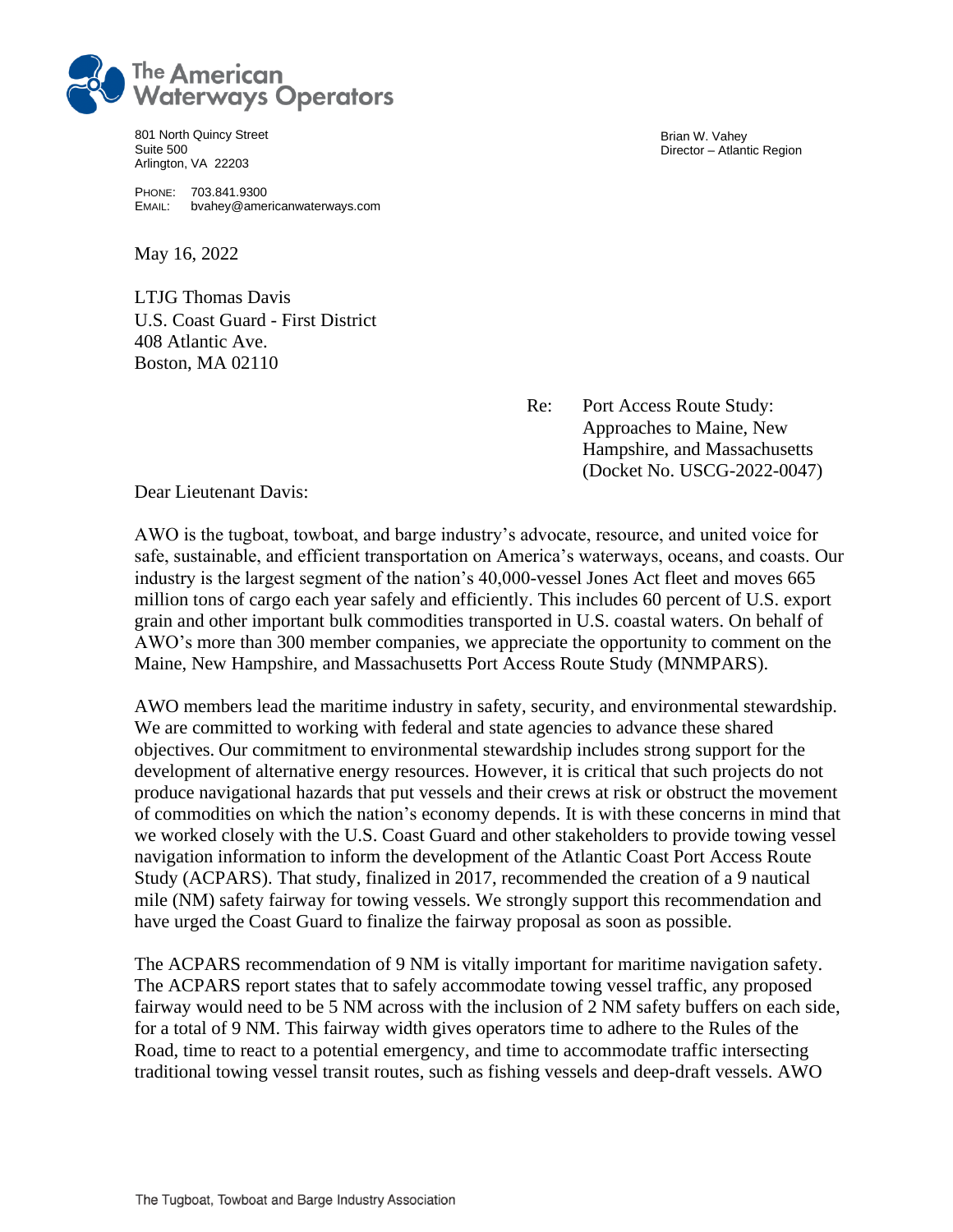Docket No. USCG-2022-0047 May 16, 2022 Page 2

has urged the Coast Guard to create a 9 NM-wide fairway in our comments on the 2020 Advance Notice of Proposed Rulemaking as well as in comments on Port Access Route Studies conducted for offshore New York, Delaware Bay, Chesapeake Bay, and North Carolina areas. A 9 NM-wide towing vessel fairway is needed in the MNMPARS study area as well.

Towing vessels regularly transit offshore Massachusetts, New Hampshire, and Maine, including in the Gulf of Maine. The most typical route for both towline vessels and ATBs is to transit through the Cape Cod Canal into Boston or directly north to Portsmouth, Portland, and Penobscot; or to transit even further north through the Gulf to Canadian ports. New England's coastal geography makes it inefficient for towing vessels to hug the coastline as closely as they do in most other portions of the Atlantic seaboard, and towing vessel operators follow a more complicated variety of transit routes depending on their port of call.



Whether vessels are transiting along the coast, into and out of the ports, or cutting across the Gulf, these traditional routes should be preserved for the sake of navigation safety. We believe the Coast Guard should establish 9 NM-wide fairways to protect these traditional routes and ensure that they remain free of wind turbines and any other such obstructions offshore New England. We recognize that the variety of traditional transit routes in this area makes identifying the right location for fairways difficult, and the industry stands ready to assist the Coast Guard on this important question as the MNMPARS gets underway. While there is less